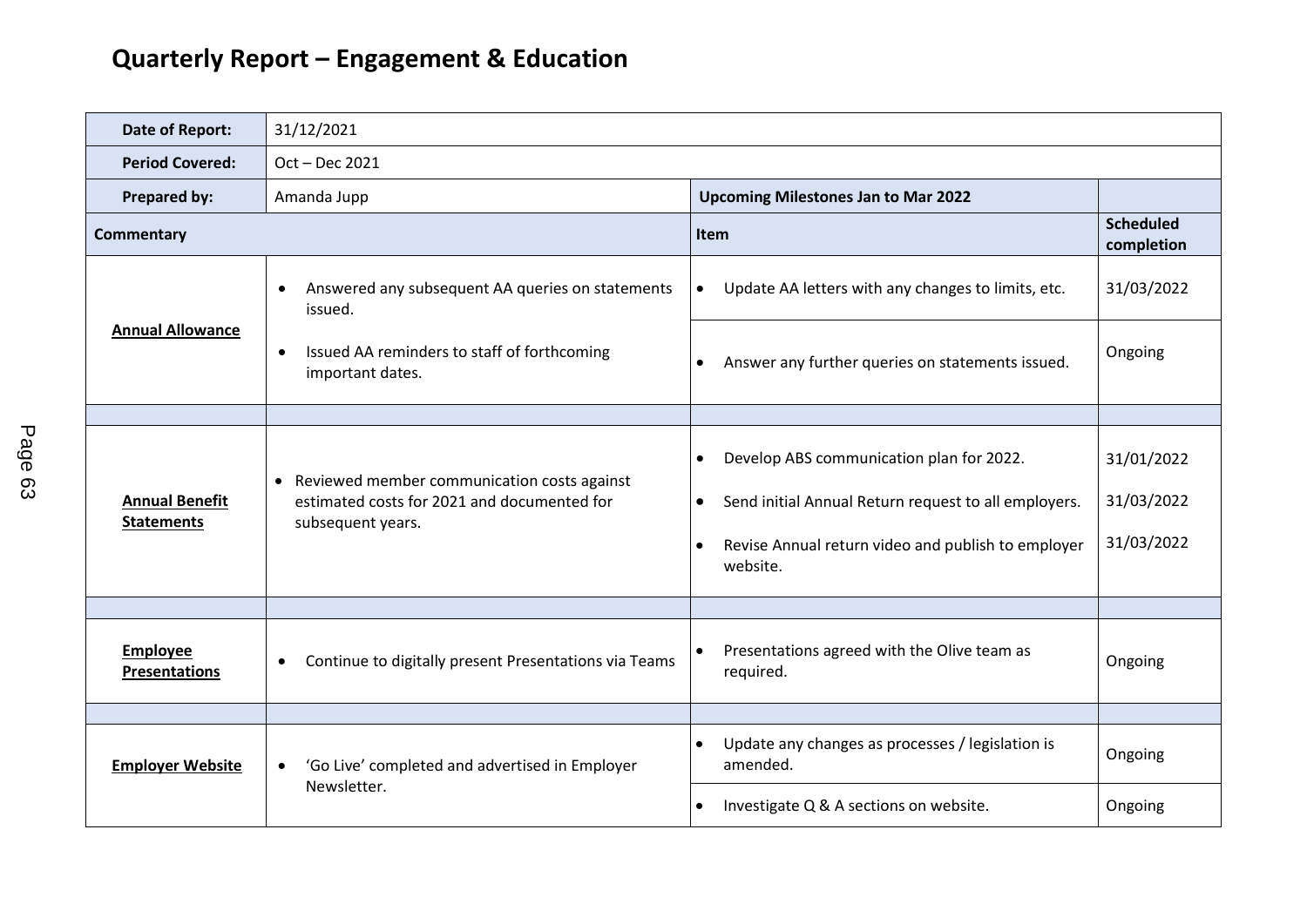| <b>McCloud</b>                       | • Continued Support to the McCloud team with issuing<br>the spreadsheet to employers.                                                                                                                                                           | Support the 'McCloud' team with queries and<br>$\bullet$<br>approach.<br>Assist with the assessment of the subsequent<br>stages. | Ongoing    |
|--------------------------------------|-------------------------------------------------------------------------------------------------------------------------------------------------------------------------------------------------------------------------------------------------|----------------------------------------------------------------------------------------------------------------------------------|------------|
|                                      |                                                                                                                                                                                                                                                 |                                                                                                                                  |            |
| <b>Member Self</b><br><b>Service</b> | Monthly review of MSS sign up figures to review<br>$\bullet$<br>effectiveness of campaigns.<br>SCC Daily feature to encourage MSS sign up for ABS<br>$\bullet$<br>statements.<br>Various wording and document updates as required.<br>$\bullet$ | MSS sign up campaign using SCC daily / Jive as part<br>of pension awareness week.                                                | 28.02.2022 |
|                                      |                                                                                                                                                                                                                                                 | Monthly report of sign-up figures.<br>$\bullet$                                                                                  | Monthly    |
|                                      |                                                                                                                                                                                                                                                 |                                                                                                                                  |            |
| <b>Newsletters</b>                   | October, November, and December staff newsletters<br>$\bullet$<br>produced and issued. New process changes feature<br>added.<br>Winter Employer newsletter produced and issued to<br>$\bullet$<br>Employers.                                    | Newsletter Schedule to be created and issued.                                                                                    | 31/01/2022 |
|                                      |                                                                                                                                                                                                                                                 | Jan staff Newsletter created & issued.                                                                                           | 31/01/2022 |
|                                      |                                                                                                                                                                                                                                                 | Feb staff Newsletter created & issued.                                                                                           | 28/02/2022 |
|                                      |                                                                                                                                                                                                                                                 | Mar staff Newsletter created & issued.                                                                                           | 31/03/2022 |
|                                      |                                                                                                                                                                                                                                                 | Spring Employer Newsletter to be created,<br>$\bullet$<br>reviewed, and issued to employers.                                     | 31/03/2022 |
|                                      |                                                                                                                                                                                                                                                 | Spring Member Newsletter to be created, reviewed,<br>and issued to active members.                                               | 31/03/2022 |
|                                      |                                                                                                                                                                                                                                                 | Pensioner Newsletter to be created and reviewed<br>ready to be issued with PI letters.                                           | 31/03/2022 |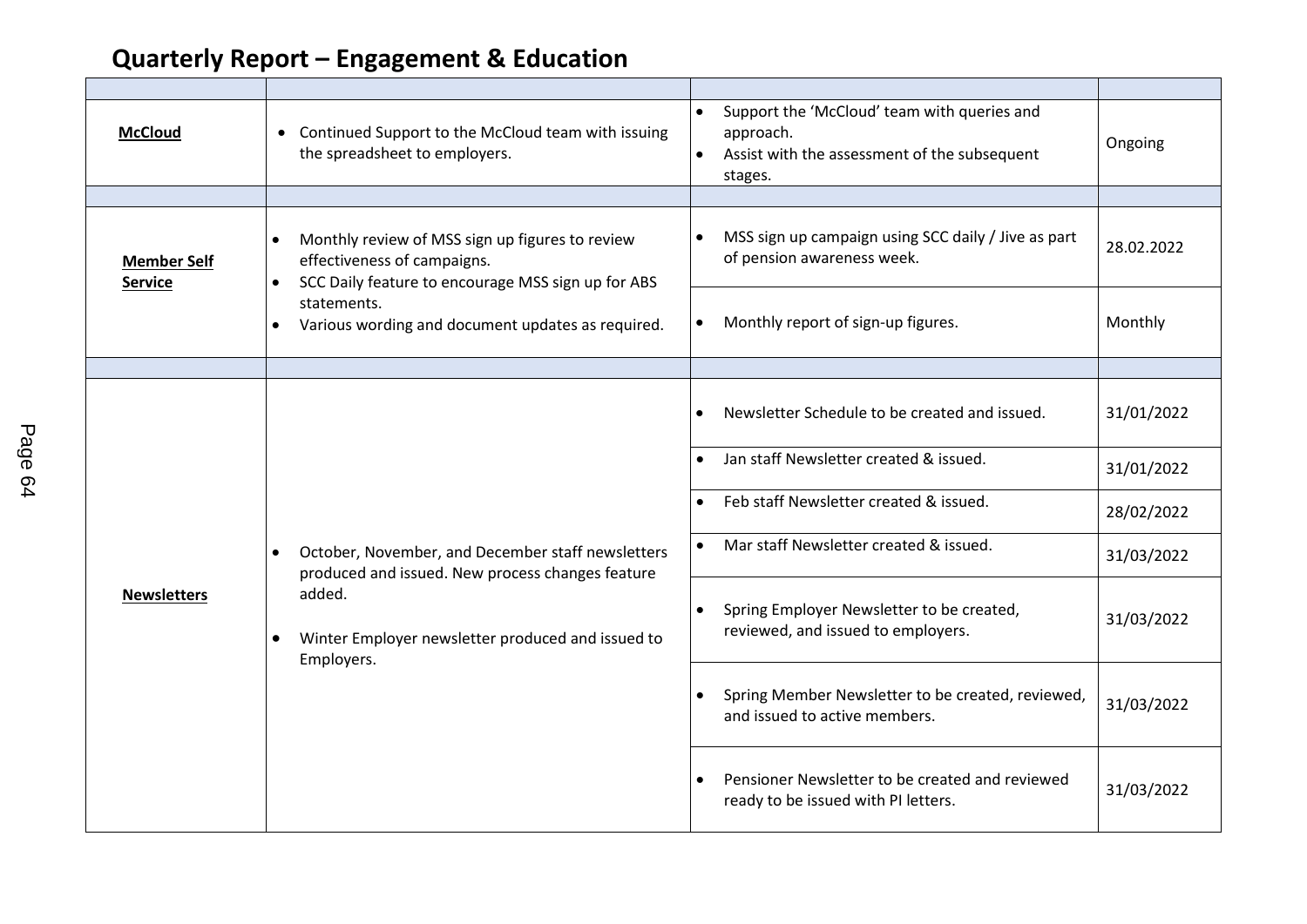| <b>Surrey Pension</b><br><b>Fund Website</b> | Updated new website with documents and<br>$\bullet$<br>amendments to standard format text.<br>Created an addition top menu page for investment<br>$\bullet$<br>updates.            | Migration to new site due early January 2022.<br>Update any broken links, etc, due to migration.                                 | 31/01/2022<br>31/01/2022 |
|----------------------------------------------|------------------------------------------------------------------------------------------------------------------------------------------------------------------------------------|----------------------------------------------------------------------------------------------------------------------------------|--------------------------|
|                                              |                                                                                                                                                                                    |                                                                                                                                  |                          |
| <b>Surveys</b>                               | Completed surveys issued to District and Borough<br>$\bullet$<br>Councils, all employers, and a selection of members.<br>Employer survey report issued and uploaded to<br>website. | Develop retirement survey to add to pensioners<br>letters.                                                                       | 31/01/2022               |
|                                              |                                                                                                                                                                                    | Review Active / Deferred member survey<br>results and issue report.                                                              | 31/01/2022               |
|                                              |                                                                                                                                                                                    | Review Pensioner member survey results and<br>issue report.                                                                      | 31/01/2022               |
|                                              |                                                                                                                                                                                    |                                                                                                                                  |                          |
| General                                      | New LGPS member website being developed by the<br>LGA and was due to go live end of 2021. Now likely to<br>be early 2022.                                                          | Links to the LGPS member site that are within our<br>$\bullet$<br>documents will need to be checked and updated as<br>necessary. | Dependent<br>upon LGA.   |
|                                              | New members videos in development and production.<br>Annual update of forms and guides.                                                                                            | 'How To Retire' video in production by Surrey video<br>team. Needed amendment due to change in<br>process.                       | 31/03/2022               |
|                                              | Employer Relationship Manager is being developed for<br>the whole team to use.                                                                                                     | Investigate development of further videos.                                                                                       | 31/03/2022               |
|                                              |                                                                                                                                                                                    | Update forms, guides, etc, with new financial year<br>$\bullet$<br>limits.                                                       | 31/03/2022               |
|                                              | Create Altair document list for all calculation and word                                                                                                                           | Complete migration of all employer details.<br>$\bullet$                                                                         | 31/01/2022               |
|                                              | documents.                                                                                                                                                                         | Create document list and issue to Team Leaders to<br>review their area.                                                          | 28/02/2022               |